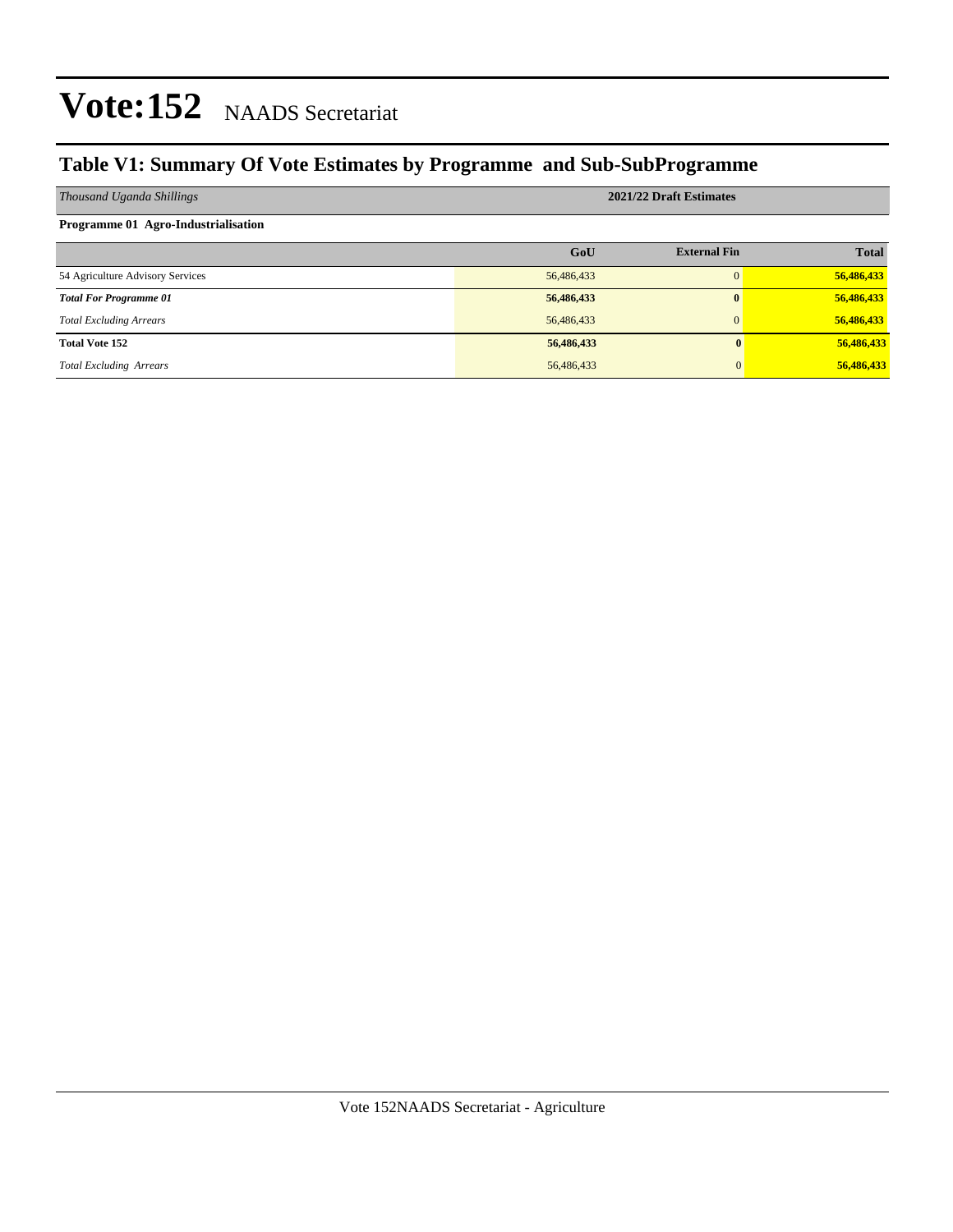### **Table V2: Summary Of Vote Estimates by Sub-SubProgramme,Department and Project**

| Thousand Uganda Shillings                                                 | 2020/21 Approved Budget |                     |                |              |             | 2021/22 Draft Estimates       |              |  |
|---------------------------------------------------------------------------|-------------------------|---------------------|----------------|--------------|-------------|-------------------------------|--------------|--|
| <b>Sub-SubProgramme 54 Agriculture Advisory Services</b>                  |                         |                     |                |              |             |                               |              |  |
| <b>Recurrent Budget Estimates</b>                                         | <b>Wage</b>             | <b>Non-Wage</b>     | <b>AIA</b>     | <b>Total</b> | <b>Wage</b> | <b>Non-Wage</b>               | <b>Total</b> |  |
| 01 Headquarters                                                           | 2,184,900               | 4,283,698           | $\mathbf{0}$   | 6,468,598    | 2,184,900   | 1,156,477                     | 3,341,377    |  |
| <b>Total Recurrent Budget Estimates for Sub-</b><br><b>SubProgramme</b>   | 2,184,900               | 4,283,698           | $\bf{0}$       | 6,468,598    | 2,184,900   | 1,156,477                     | 3,341,377    |  |
| Development Budget Estimates                                              | <b>GoU Dev't</b>        | <b>External Fin</b> | <b>AIA</b>     | <b>Total</b> |             | <b>GoU Dev't External Fin</b> | <b>Total</b> |  |
| 0903 Government Purchases                                                 | 148,499,892             | $\mathbf{0}$        | $\mathbf{0}$   | 148,499,892  | 52,334,457  | $\mathbf{0}$                  | 52,334,457   |  |
| 1754 Retooling of National Agricultural Advisory Services<br>Secretariat  | $\mathbf{0}$            | $\mathbf{0}$        | $\mathbf{0}$   | $\bf{0}$     | 810,600     | $\Omega$                      | 810,600      |  |
| <b>Total Development Budget Estimates for Sub-</b><br><b>SubProgramme</b> | 148,499,892             | $\mathbf{0}$        | $\bf{0}$       | 148,499,892  | 53,145,057  | $\bf{0}$                      | 53,145,057   |  |
|                                                                           | GoU                     | <b>External Fin</b> | <b>AIA</b>     | <b>Total</b> | GoU         | <b>External Fin</b>           | <b>Total</b> |  |
| <b>Total For Sub-SubProgramme 54</b>                                      | 154,968,490             | $\mathbf{0}$        | $\bf{0}$       | 154,968,490  | 56,486,433  | $\bf{0}$                      | 56,486,433   |  |
| <b>Total Excluding Arrears</b>                                            | 152,028,068             | $\mathbf{0}$        | $\mathbf{0}$   | 152,028,068  | 56,486,433  | $\mathbf{0}$                  | 56,486,433   |  |
| <b>Total Vote 152</b>                                                     | 154,968,490             | $\bf{0}$            | $\bf{0}$       | 154,968,490  | 56,486,433  | $\mathbf{0}$                  | 56,486,433   |  |
| <b>Total Excluding Arrears</b>                                            | 152,028,068             | $\theta$            | $\overline{0}$ | 152,028,068  | 56,486,433  | $\mathbf{0}$                  | 56,486,433   |  |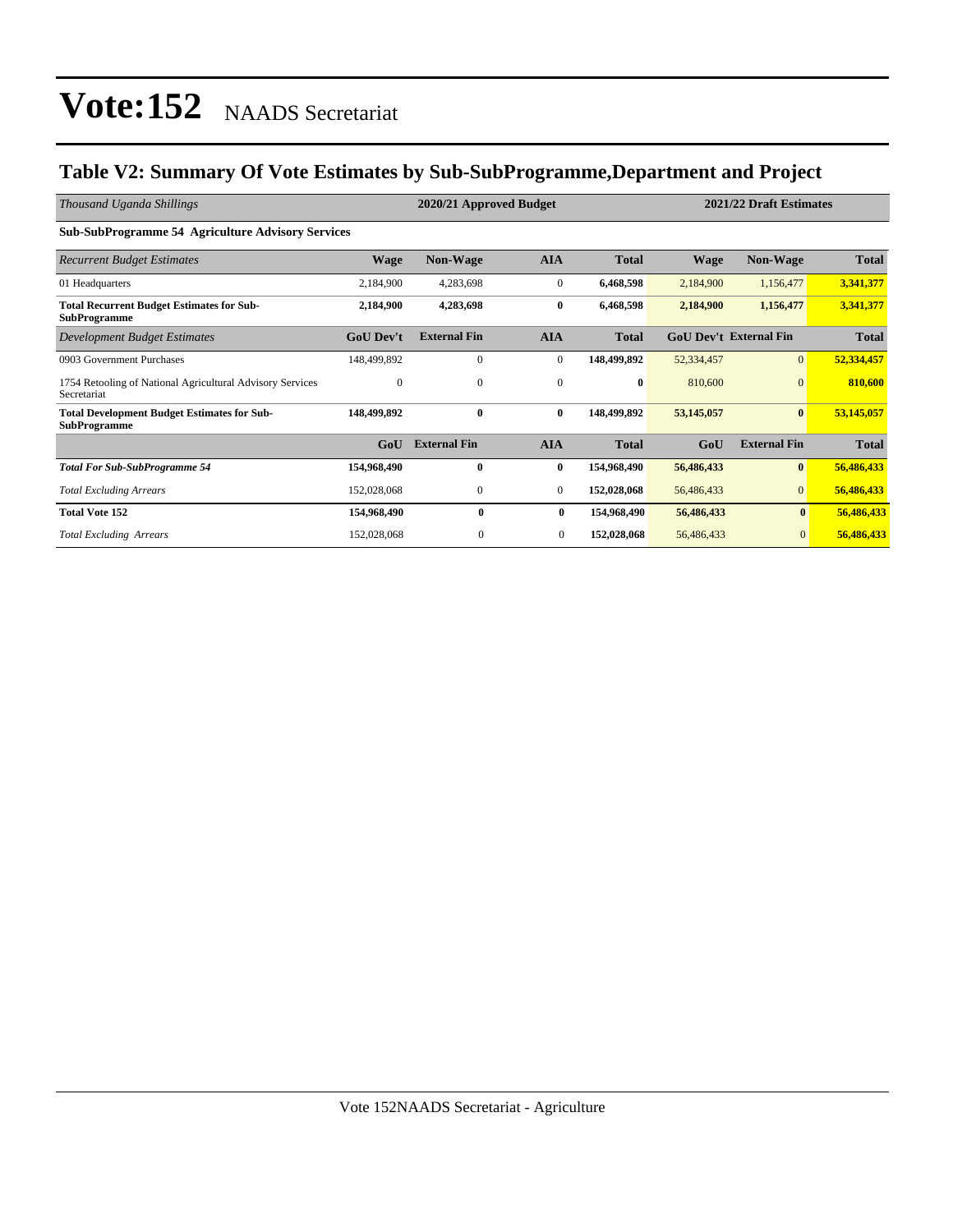### **Table V3: Summary Vote Estimates by Item**

| Thousand Uganda Shillings                                   |            | 2020/21 Approved Budget |                  |              | 2021/22 Draft Estimates |                     |              |
|-------------------------------------------------------------|------------|-------------------------|------------------|--------------|-------------------------|---------------------|--------------|
|                                                             | GoU        | <b>External Fin</b>     | AIA              | <b>Total</b> | GoU                     | <b>External Fin</b> | <b>Total</b> |
| <b>Employees, Goods and Services (Outputs Provided)</b>     | 73,921,201 | $\bf{0}$                | $\bf{0}$         | 73,921,201   | 13,524,096              | $\bf{0}$            | 13,524,096   |
| 211102 Contract Staff Salaries                              | 3,849,562  | $\bf{0}$                | $\bf{0}$         | 3,849,562    | 3,569,042               | $\bf{0}$            | 3,569,042    |
| 211103 Allowances (Inc. Casuals, Temporary)                 | 186,710    | $\bf{0}$                | $\bf{0}$         | 186,710      | 430,737                 | $\bf{0}$            | 430,737      |
| 212101 Social Security Contributions                        | 555,482    | $\bf{0}$                | $\bf{0}$         | 555,482      | 438,512                 | $\bf{0}$            | 438,512      |
| 213001 Medical expenses (To employees)                      | 211,812    | $\bf{0}$                | $\bf{0}$         | 211,812      | 211,812                 | $\bf{0}$            | 211,812      |
| 213002 Incapacity, death benefits and funeral expenses      | 30,000     | $\bf{0}$                | $\bf{0}$         | 30,000       | 30,000                  | $\bf{0}$            | 30,000       |
| 213004 Gratuity Expenses                                    | 888,836    | $\bf{0}$                | 0                | 888,836      | 886,883                 | $\bf{0}$            | 886,883      |
| 221001 Advertising and Public Relations                     | 604,000    | $\bf{0}$                | $\bf{0}$         | 604,000      | 290,500                 | $\bf{0}$            | 290,500      |
| 221002 Workshops and Seminars                               | 2,000,500  | $\bf{0}$                | $\bf{0}$         | 2,000,500    | 390,250                 | $\bf{0}$            | 390,250      |
| 221003 Staff Training                                       | 150,000    | $\bf{0}$                | $\bf{0}$         | 150,000      | 75,000                  | $\bf{0}$            | 75,000       |
| 221004 Recruitment Expenses                                 | 25,000     | $\bf{0}$                | $\bf{0}$         | 25,000       | 25,000                  | $\bf{0}$            | 25,000       |
| 221006 Commissions and related charges                      | 300,000    | $\bf{0}$                | $\bf{0}$         | 300,000      | 300,000                 | $\bf{0}$            | 300,000      |
| 221007 Books, Periodicals & Newspapers                      | 30,500     | $\bf{0}$                | $\bf{0}$         | 30,500       | 30,000                  | $\bf{0}$            | 30,000       |
| 221008 Computer supplies and Information Technology<br>(TT) | 126,000    | $\bf{0}$                | $\bf{0}$         | 126,000      | 161,000                 | $\bf{0}$            | 161,000      |
| 221009 Welfare and Entertainment                            | 325,391    | $\bf{0}$                | $\bf{0}$         | 325,391      | 178,050                 | $\bf{0}$            | 178,050      |
| 221010 Special Meals and Drinks                             | 184,800    | $\bf{0}$                | $\bf{0}$         | 184,800      | 184,800                 | $\bf{0}$            | 184,800      |
| 221011 Printing, Stationery, Photocopying and Binding       | 86,213     | $\bf{0}$                | $\bf{0}$         | 86,213       | 79,523                  | $\bf{0}$            | 79,523       |
| 221012 Small Office Equipment                               | 10,000     | $\bf{0}$                | $\bf{0}$         | 10,000       | 2,000                   | $\bf{0}$            | 2,000        |
| 221016 IFMS Recurrent costs                                 | 6,000      | $\bf{0}$                | 0                | 6,000        | 6,000                   | $\bf{0}$            | 6,000        |
| 221017 Subscriptions                                        | 20,000     | $\bf{0}$                | 0                | 20,000       | 30,000                  | $\bf{0}$            | 30,000       |
| 222001 Telecommunications                                   | 60,000     | $\bf{0}$                | $\bf{0}$         | 60,000       | 60,000                  | $\bf{0}$            | 60,000       |
| 222002 Postage and Courier                                  | 24,000     | $\bf{0}$                | $\bf{0}$         | 24,000       | 4,800                   | $\bf{0}$            | 4,800        |
| 222003 Information and communications technology<br>(ICT)   | 173,000    | $\bf{0}$                | $\bf{0}$         | 173,000      | 73,000                  | $\bf{0}$            | 73,000       |
| 223003 Rent – (Produced Assets) to private entities         | 858,151    | $\bf{0}$                | $\bf{0}$         | 858,151      | 970,962                 | $\bf{0}$            | 970,962      |
| 223004 Guard and Security services                          | 53,600     | $\bf{0}$                | 0                | 53,600       | 53,600                  | $\bf{0}$            | 53,600       |
| 223005 Electricity                                          | 99,600     | $\bf{0}$                | $\bf{0}$         | 99,600       | 99,600                  | $\bf{0}$            | 99,600       |
| 223006 Water                                                | 25,350     | $\bf{0}$                | 0                | 25,350       | 25,350                  | $\bf{0}$            | 25,350       |
| 224004 Cleaning and Sanitation                              | 60,000     | $\bf{0}$                | $\bf{0}$         | 60,000       | 60,000                  | $\bf{0}$            | 60,000       |
| 224006 Agricultural Supplies                                | 56,156,000 | 0                       | $\bf{0}$         | 56,156,000   | $\bf{0}$                | $\bf{0}$            | $\bf{0}$     |
| 225001 Consultancy Services- Short term                     | 90,000     | $\bf{0}$                | 0                | 90,000       | $\bf{0}$                | $\bf{0}$            | $\bf{0}$     |
| 225002 Consultancy Services-Long-term                       | 820,000    | $\bf{0}$                | $\boldsymbol{0}$ | 820,000      | 1,598,400               | $\bf{0}$            | 1,598,400    |
| 226001 Insurances                                           | 698,650    | $\bf{0}$                | 0                | 698,650      | 198,650                 | $\bf{0}$            | 198,650      |
| 227001 Travel inland                                        | 3,379,075  | $\bf{0}$                | $\boldsymbol{0}$ | 3,379,075    | 2,200,575               | $\bf{0}$            | 2,200,575    |
| 227002 Travel abroad                                        | 342,900    | $\bf{0}$                | 0                | 342,900      | 66,980                  | $\bf{0}$            | 66,980       |
| 227003 Carriage, Haulage, Freight and transport hire        | 722,000    | $\bf{0}$                | 0                | 722,000      | 25,000                  | $\bf{0}$            | 25,000       |
| 227004 Fuel, Lubricants and Oils                            | 332,538    | $\bf{0}$                | $\boldsymbol{0}$ | 332,538      | 332,538                 | $\bf{0}$            | 332,538      |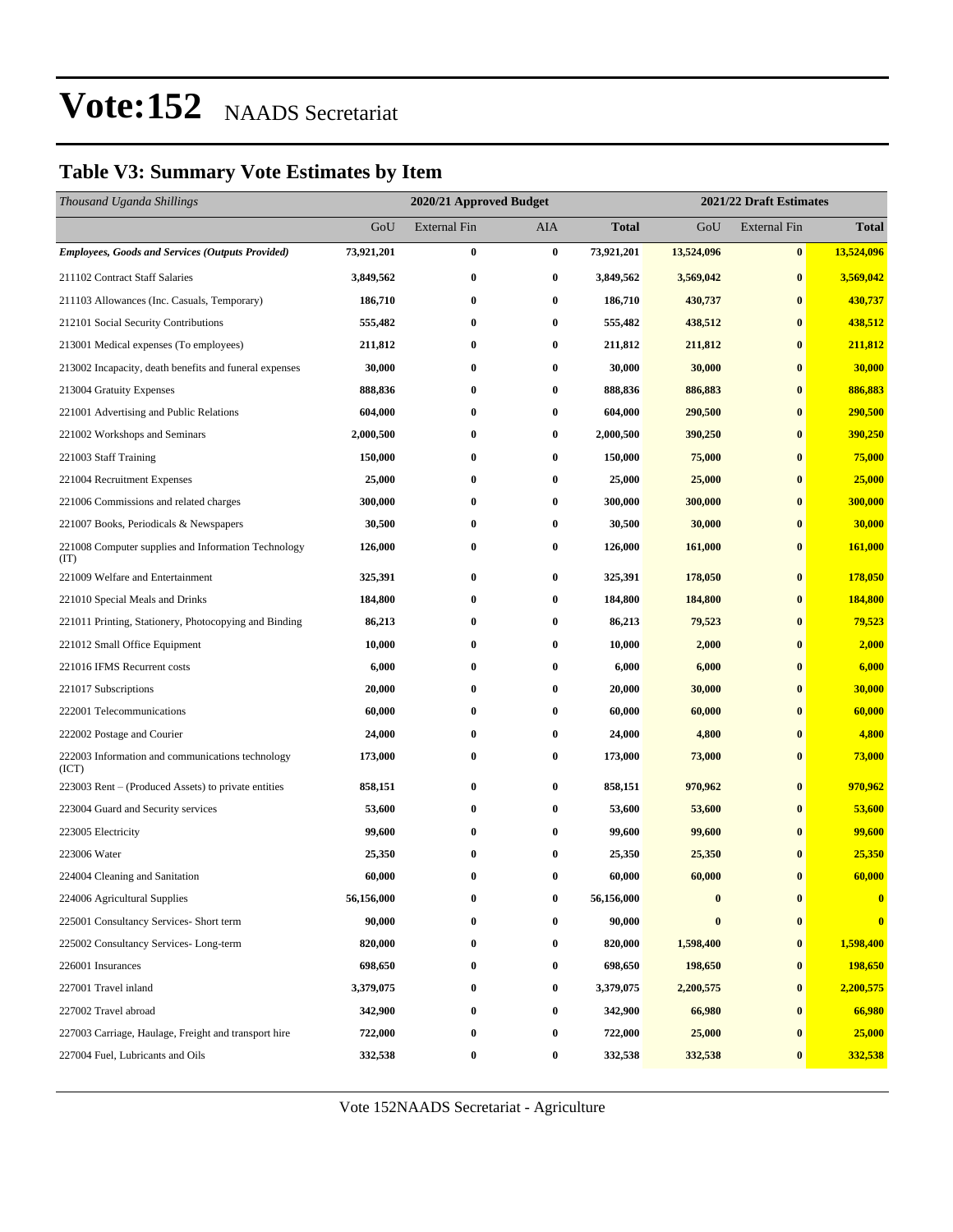| 228002 Maintenance - Vehicles                                      | 404,532     | $\mathbf{0}$ | 0              | 404,532     | 404,532      | $\mathbf{0}$   | 404,532                 |
|--------------------------------------------------------------------|-------------|--------------|----------------|-------------|--------------|----------------|-------------------------|
| 228003 Maintenance - Machinery, Equipment &<br>Furniture           | 30,000      | $\bf{0}$     | 0              | 30,000      | 30,000       | $\bf{0}$       | 30,000                  |
| 282102 Fines and Penalties/ Court wards                            | 1,000       | $\bf{0}$     | $\bf{0}$       | 1,000       | 1,000        | $\mathbf{0}$   | 1,000                   |
| <b>Grants, Transfers and Subsides (Outputs Funded)</b>             | 19,934,281  | $\bf{0}$     | $\bf{0}$       | 19,934,281  | $\mathbf{0}$ | $\mathbf{0}$   | $\overline{\mathbf{0}}$ |
| 263104 Transfers to other govt. Units (Current)                    | 19,934,281  | $\bf{0}$     | $\bf{0}$       | 19,934,281  | $\bf{0}$     | $\bf{0}$       | $\bf{0}$                |
| <b>Investment</b> (Capital Purchases)                              | 58,172,586  | $\bf{0}$     | $\bf{0}$       | 58,172,586  | 42,962,337   | $\bf{0}$       | 42,962,337              |
| 281502 Feasibility Studies for Capital Works                       | 200,000     | $\bf{0}$     | $\bf{0}$       | 200,000     | $\bf{0}$     | $\mathbf{0}$   | $\bf{0}$                |
| 281503 Engineering and Design Studies & Plans for<br>capital works | 454,786     | $\bf{0}$     | $\bf{0}$       | 454,786     | 700,000      | $\bf{0}$       | 700,000                 |
| 281504 Monitoring, Supervision & Appraisal of Capital<br>work      | 670,000     | $\bf{0}$     | $\bf{0}$       | 670,000     | 470,000      | $\mathbf{0}$   | 470,000                 |
| 312101 Non-Residential Buildings                                   | 10,200,000  | $\mathbf{0}$ | $\bf{0}$       | 10,200,000  | 6,000,000    | $\mathbf{0}$   | 6,000,000               |
| 312104 Other Structures                                            | 4,300,000   | $\mathbf{0}$ | 0              | 4,300,000   | 16,719,260   | $\mathbf{0}$   | 16,719,260              |
| 312201 Transport Equipment                                         | 1,517,200   | $\bf{0}$     | 0              | 1,517,200   | 620,000      | $\bf{0}$       | 620,000                 |
| 312202 Machinery and Equipment                                     | 40,000,000  | $\bf{0}$     | $\bf{0}$       | 40,000,000  | 18,262,477   | $\bf{0}$       | 18,262,477              |
| 312203 Furniture & Fixtures                                        | 100,000     | $\mathbf{0}$ | 0              | 100,000     | 40,000       | $\mathbf{0}$   | 40,000                  |
| 312213 ICT Equipment                                               | 130,600     | $\bf{0}$     | $\bf{0}$       | 130,600     | 150,600      | $\mathbf{0}$   | 150,600                 |
| 314201 Materials and supplies                                      | 600,000     | $\bf{0}$     | $\bf{0}$       | 600,000     | $\bf{0}$     | $\bf{0}$       | $\bf{0}$                |
| <b>Arrears</b>                                                     | 2,940,421   | $\bf{0}$     | $\bf{0}$       | 2,940,421   | $\bf{0}$     | $\mathbf{0}$   | $\bf{0}$                |
| 321605 Domestic arrears (Budgeting)                                | 2,940,421   | $\bf{0}$     | $\bf{0}$       | 2,940,421   | $\bf{0}$     | $\bf{0}$       | $\mathbf{0}$            |
| <b>Grand Total Vote 152</b>                                        | 154,968,490 | $\bf{0}$     | $\bf{0}$       | 154,968,490 | 56,486,433   | $\bf{0}$       | 56,486,433              |
| <b>Total Excluding Arrears</b>                                     | 152,028,068 | $\mathbf{0}$ | $\overline{0}$ | 152,028,068 | 56,486,433   | $\overline{0}$ | 56,486,433              |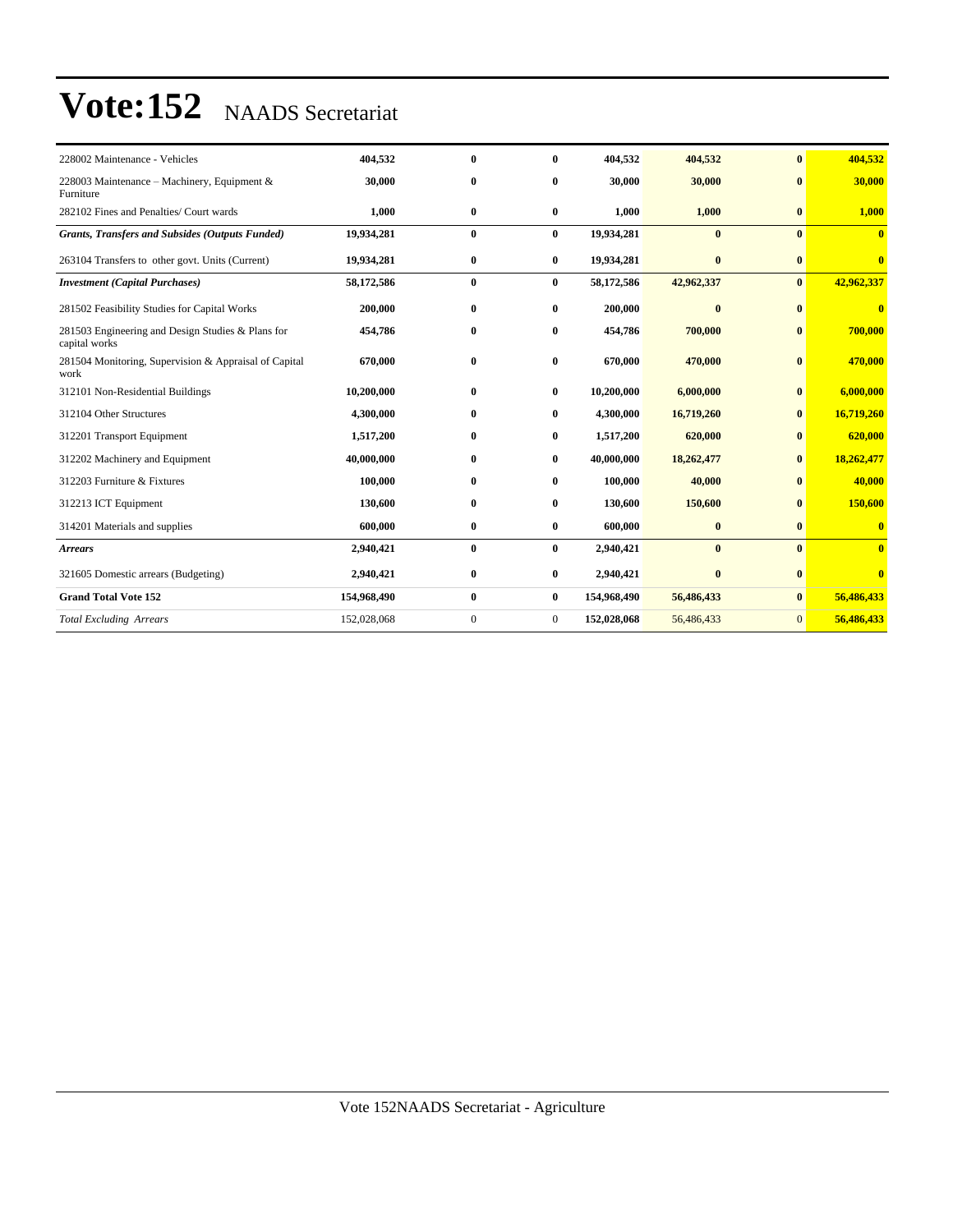### **Table V4: Detailed Estimates by Sub-SubProgramme, Department,Project and Output and Item**

### *Sub-SubProgrammme 54 Agriculture Advisory Services*

*Recurrent Budget Estimates*

### **Department 01 Headquarters**

| Thousand Uganda Shillings                                         |                       | 2020/21 Approved Budget |                  |              | 2021/22 Draft Estimates |                       |                         |  |
|-------------------------------------------------------------------|-----------------------|-------------------------|------------------|--------------|-------------------------|-----------------------|-------------------------|--|
| <b>Outputs Provided</b>                                           | Wage                  | Non Wage                | <b>AIA</b>       | <b>Total</b> | Wage                    | Non Wage              | <b>Total</b>            |  |
| <b>Budget Output 015406 Programme management and coordination</b> |                       |                         |                  |              |                         |                       |                         |  |
| 211102 Contract Staff Salaries                                    | 2,184,900             | $\boldsymbol{0}$        | $\overline{0}$   | 2,184,900    | 2,184,900               | $\mathbf{0}$          | 2,184,900               |  |
| 211103 Allowances (Inc. Casuals, Temporary)                       | $\mathbf{0}$          | 12,600                  | $\overline{0}$   | 12,600       | $\mathbf{0}$            | 12,600                | 12,600                  |  |
| 212101 Social Security Contributions                              | $\boldsymbol{0}$      | 152,100                 | $\boldsymbol{0}$ | 152,100      | $\mathbf{0}$            | 152,094               | 152,094                 |  |
| 213001 Medical expenses (To employees)                            | $\boldsymbol{0}$      | 170,000                 | $\overline{0}$   | 170,000      | $\mathbf{0}$            | 170,000               | 170,000                 |  |
| 213002 Incapacity, death benefits and funeral expenses            | $\mathbf{0}$          | 30,000                  | $\overline{0}$   | 30,000       | $\mathbf{0}$            | 30,000                | 30,000                  |  |
| 213004 Gratuity Expenses                                          | $\mathbf{0}$          | 501,993                 | $\overline{0}$   | 501,993      | $\mathbf{0}$            | 501,993               | 501,993                 |  |
| 221003 Staff Training                                             | $\mathbf{0}$          | 70,000                  | $\overline{0}$   | 70,000       | $\mathbf{0}$            | $\mathbf{0}$          | $\bf{0}$                |  |
| 221004 Recruitment Expenses                                       | $\boldsymbol{0}$      | 25,000                  | $\mathbf{0}$     | 25,000       | $\boldsymbol{0}$        | 25,000                | 25,000                  |  |
| 221007 Books, Periodicals & Newspapers                            | $\boldsymbol{0}$      | 25,500                  | $\overline{0}$   | 25,500       | $\mathbf{0}$            | $\mathbf{0}$          | $\overline{\mathbf{0}}$ |  |
| 221009 Welfare and Entertainment                                  | $\mathbf{0}$          | 30,709                  | $\overline{0}$   | 30,709       | $\mathbf{0}$            | 30,709                | 30,709                  |  |
| 221011 Printing, Stationery, Photocopying and Binding             | $\mathbf{0}$          | 45,375                  | $\overline{0}$   | 45,375       | $\mathbf{0}$            | 38,081                | 38,081                  |  |
| 221016 IFMS Recurrent costs                                       | $\mathbf{0}$          | 6,000                   | $\overline{0}$   | 6,000        | $\mathbf{0}$            | 6,000                 | 6,000                   |  |
| 221017 Subscriptions                                              | $\mathbf{0}$          | 20,000                  | $\boldsymbol{0}$ | 20,000       | $\mathbf{0}$            | 20,000                | 20,000                  |  |
| 222001 Telecommunications                                         | $\boldsymbol{0}$      | 60,000                  | $\overline{0}$   | 60,000       | $\boldsymbol{0}$        | $\mathbf{0}$          | $\bf{0}$                |  |
| 222002 Postage and Courier                                        | $\mathbf{0}$          | 24,000                  | $\mathbf{0}$     | 24,000       | $\mathbf{0}$            | $\overline{0}$        | $\overline{\mathbf{0}}$ |  |
| 223004 Guard and Security services                                | $\boldsymbol{0}$      | 50,000                  | $\overline{0}$   | 50,000       | $\mathbf{0}$            | 50,000                | 50,000                  |  |
| 223005 Electricity                                                | $\mathbf{0}$          | 96,000                  | $\overline{0}$   | 96,000       | $\mathbf{0}$            | 96,000                | 96,000                  |  |
| 223006 Water                                                      | $\mathbf{0}$          | 24,000                  | $\boldsymbol{0}$ | 24,000       | $\mathbf{0}$            | 24,000                | 24,000                  |  |
| <b>Total Cost of Budget Output 06</b>                             | 2,184,900             | 1,343,277               | 0                | 3,528,177    | 2,184,900               | 1,156,477             | 3,341,377               |  |
| <b>Total Cost Of Outputs Provided</b>                             | 2,184,900             | 1,343,277               | $\bf{0}$         | 3,528,177    | 2,184,900               | 1,156,477             | 3,341,377               |  |
| <b>Arrears</b>                                                    | Wage                  | Non Wage                | <b>AIA</b>       | <b>Total</b> | Wage                    | Non Wage              | <b>Total</b>            |  |
| <b>Budget Output 015499 Arrears</b>                               |                       |                         |                  |              |                         |                       |                         |  |
| 321605 Domestic arrears (Budgeting)                               | $\boldsymbol{0}$      | 2,940,421               | $\overline{0}$   | 2,940,421    | $\mathbf{0}$            | $\overline{0}$        | $\bf{0}$                |  |
| <b>Total Cost of Budget Output 99</b>                             | $\boldsymbol{\theta}$ | 2,940,421               | 0                | 2,940,421    | $\boldsymbol{\theta}$   | $\boldsymbol{\theta}$ | $\boldsymbol{\theta}$   |  |
| <b>Total Cost Of Arrears</b>                                      | $\bf{0}$              | 2,940,421               | $\bf{0}$         | 2,940,421    | $\bf{0}$                | $\bf{0}$              | $\bf{0}$                |  |
| <b>Total Cost for Department 01</b>                               | 2,184,900             | 4,283,698               | $\bf{0}$         | 6,468,598    | 2,184,900               | 1,156,477             | 3,341,377               |  |
| <b>Total Excluding Arrears</b>                                    | 2,184,900             | 1,343,277               | $\overline{0}$   | 3,528,177    | 2,184,900               | 1,156,477             | 3,341,377               |  |
| <b>Development Budget Estimates</b>                               |                       |                         |                  |              |                         |                       |                         |  |

**Project 0903 Government Purchases**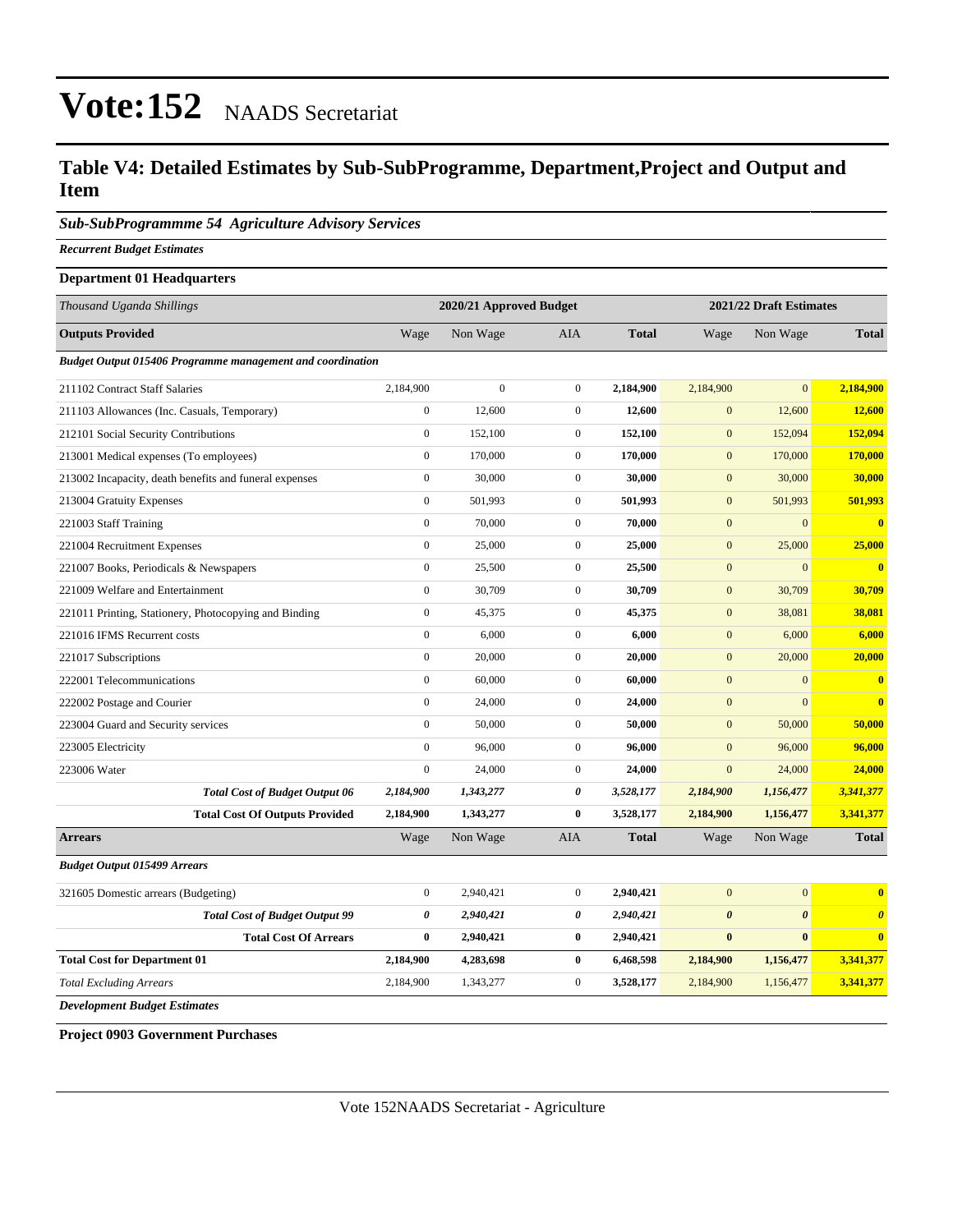| Thousand Uganda Shillings                                                               |                  | 2020/21 Approved Budget       |                  |              | 2021/22 Draft Estimates |                        |                       |
|-----------------------------------------------------------------------------------------|------------------|-------------------------------|------------------|--------------|-------------------------|------------------------|-----------------------|
| <b>Outputs Provided</b>                                                                 |                  | <b>GoU Dev't External Fin</b> | <b>AIA</b>       | <b>Total</b> |                         | GoU Dev't External Fin | <b>Total</b>          |
| <b>Budget Output 015406 Programme management and coordination</b>                       |                  |                               |                  |              |                         |                        |                       |
| 211102 Contract Staff Salaries                                                          | 1,664,662        | $\boldsymbol{0}$              | $\mathbf{0}$     | 1,664,662    | 1,384,142               | $\mathbf{0}$           | 1,384,142             |
| 211103 Allowances (Inc. Casuals, Temporary)                                             | 92,110           | $\boldsymbol{0}$              | $\boldsymbol{0}$ | 92,110       | 346,137                 | $\mathbf{0}$           | 346,137               |
| 212101 Social Security Contributions                                                    | 403,382          | $\mathbf{0}$                  | $\boldsymbol{0}$ | 403,382      | 286,419                 | $\mathbf{0}$           | 286,419               |
| 213001 Medical expenses (To employees)                                                  | 41,812           | $\boldsymbol{0}$              | $\boldsymbol{0}$ | 41,812       | 41,812                  | $\mathbf{0}$           | 41,812                |
| 213004 Gratuity Expenses                                                                | 386,843          | $\boldsymbol{0}$              | $\mathbf{0}$     | 386,843      | 384,890                 | $\boldsymbol{0}$       | 384,890               |
| 221001 Advertising and Public Relations                                                 | 35,000           | $\boldsymbol{0}$              | $\boldsymbol{0}$ | 35,000       | $\mathbf{0}$            | $\mathbf{0}$           | $\bf{0}$              |
| 221002 Workshops and Seminars                                                           | 80,000           | $\boldsymbol{0}$              | $\boldsymbol{0}$ | 80,000       | 40,000                  | $\mathbf{0}$           | 40,000                |
| 221003 Staff Training                                                                   | 80,000           | $\boldsymbol{0}$              | $\boldsymbol{0}$ | 80,000       | 75,000                  | $\mathbf{0}$           | 75,000                |
| 221006 Commissions and related charges                                                  | 300,000          | $\boldsymbol{0}$              | $\boldsymbol{0}$ | 300,000      | 300,000                 | $\mathbf{0}$           | 300,000               |
| 221007 Books, Periodicals & Newspapers                                                  | 5,000            | $\boldsymbol{0}$              | $\boldsymbol{0}$ | 5,000        | 30,000                  | $\mathbf{0}$           | 30,000                |
| 221008 Computer supplies and Information Technology (IT)                                | 50,000           | $\boldsymbol{0}$              | $\boldsymbol{0}$ | 50,000       | 50,000                  | $\mathbf{0}$           | 50,000                |
| 221009 Welfare and Entertainment                                                        | 294,682          | $\boldsymbol{0}$              | $\boldsymbol{0}$ | 294.682      | 147,341                 | $\mathbf{0}$           | 147,341               |
| 221010 Special Meals and Drinks                                                         | 184,800          | $\boldsymbol{0}$              | $\boldsymbol{0}$ | 184,800      | 184,800                 | $\mathbf{0}$           | 184,800               |
| 221011 Printing, Stationery, Photocopying and Binding                                   | 40,838           | $\boldsymbol{0}$              | $\boldsymbol{0}$ | 40,838       | 41,442                  | $\mathbf{0}$           | 41,442                |
| 221012 Small Office Equipment                                                           | 10,000           | $\boldsymbol{0}$              | $\boldsymbol{0}$ | 10,000       | 2,000                   | $\mathbf{0}$           | 2,000                 |
| 222001 Telecommunications                                                               | $\boldsymbol{0}$ | $\boldsymbol{0}$              | $\boldsymbol{0}$ | $\bf{0}$     | 60,000                  | $\mathbf{0}$           | 60,000                |
| 222002 Postage and Courier                                                              | $\mathbf{0}$     | $\boldsymbol{0}$              | $\boldsymbol{0}$ | $\bf{0}$     | 4,800                   | $\mathbf{0}$           | 4,800                 |
| 222003 Information and communications technology (ICT)                                  | 100,000          | $\boldsymbol{0}$              | $\boldsymbol{0}$ | 100,000      | 50,000                  | $\mathbf{0}$           | 50,000                |
| 223003 Rent – (Produced Assets) to private entities                                     | 858,151          | $\boldsymbol{0}$              | $\boldsymbol{0}$ | 858,151      | 970,962                 | $\mathbf{0}$           | 970,962               |
| 223004 Guard and Security services                                                      | 3,600            | $\boldsymbol{0}$              | $\boldsymbol{0}$ | 3,600        | 3,600                   | $\mathbf{0}$           | 3,600                 |
| 223005 Electricity                                                                      | 3,600            | $\boldsymbol{0}$              | $\boldsymbol{0}$ | 3,600        | 3,600                   | $\mathbf{0}$           | 3,600                 |
| 223006 Water                                                                            | 1,350            | $\boldsymbol{0}$              | $\boldsymbol{0}$ | 1,350        | 1,350                   | $\mathbf{0}$           | 1,350                 |
| 224004 Cleaning and Sanitation                                                          | 60,000           | $\boldsymbol{0}$              | $\boldsymbol{0}$ | 60,000       | 60,000                  | $\mathbf{0}$           | 60,000                |
| 225002 Consultancy Services-Long-term                                                   | 100,000          | $\boldsymbol{0}$              | $\boldsymbol{0}$ | 100,000      | 250,000                 | $\mathbf{0}$           | 250,000               |
| 226001 Insurances                                                                       | 198,650          | $\boldsymbol{0}$              | $\mathbf{0}$     | 198,650      | 198,650                 | $\mathbf{0}$           | 198,650               |
| 227001 Travel inland                                                                    | 593,526          | $\boldsymbol{0}$              | $\boldsymbol{0}$ | 593,526      | 579,526                 | $\boldsymbol{0}$       | 579,526               |
| 227002 Travel abroad                                                                    | 234,900          | $\boldsymbol{0}$              | $\boldsymbol{0}$ | 234,900      | 46,980                  | $\mathbf{0}$           | 46,980                |
| 227003 Carriage, Haulage, Freight and transport hire                                    | $\boldsymbol{0}$ | $\boldsymbol{0}$              | $\boldsymbol{0}$ | $\pmb{0}$    | 25,000                  | $\boldsymbol{0}$       | 25,000                |
| 227004 Fuel, Lubricants and Oils                                                        | 332,538          | $\boldsymbol{0}$              | $\boldsymbol{0}$ | 332,538      | 332,538                 | $\boldsymbol{0}$       | 332,538               |
| 228002 Maintenance - Vehicles                                                           | 404,532          | $\boldsymbol{0}$              | $\boldsymbol{0}$ | 404,532      | 404,532                 | $\boldsymbol{0}$       | 404,532               |
| 228003 Maintenance - Machinery, Equipment & Furniture                                   | 30,000           | $\boldsymbol{0}$              | $\boldsymbol{0}$ | 30,000       | 30,000                  | $\bf{0}$               | 30,000                |
| 282102 Fines and Penalties/ Court wards                                                 | 1,000            | $\boldsymbol{0}$              | $\boldsymbol{0}$ | 1,000        | 1,000                   | $\bf{0}$               | 1,000                 |
| <b>Total Cost Of Budget Output 015406</b>                                               | 6,590,975        | 0                             | 0                | 6,590,975    | 6,336,521               | 0                      | 6,336,521             |
| Budget Output 015414 Provision of priority and strategic Agricultural Inputs to farmers |                  |                               |                  |              |                         |                        |                       |
| 224006 Agricultural Supplies                                                            | 56,156,000       | $\boldsymbol{0}$              | $\boldsymbol{0}$ | 56,156,000   | $\boldsymbol{0}$        | $\mathbf{0}$           | $\bf{0}$              |
| 226001 Insurances                                                                       | 500,000          | $\boldsymbol{0}$              | $\boldsymbol{0}$ | 500,000      | $\mathbf{0}$            | $\mathbf{0}$           | $\bf{0}$              |
| Total Cost Of Budget Output 015414                                                      | 56,656,000       | 0                             | 0                | 56,656,000   | $\pmb{\theta}$          | $\pmb{\theta}$         | $\boldsymbol{\theta}$ |

Vote 152NAADS Secretariat - Agriculture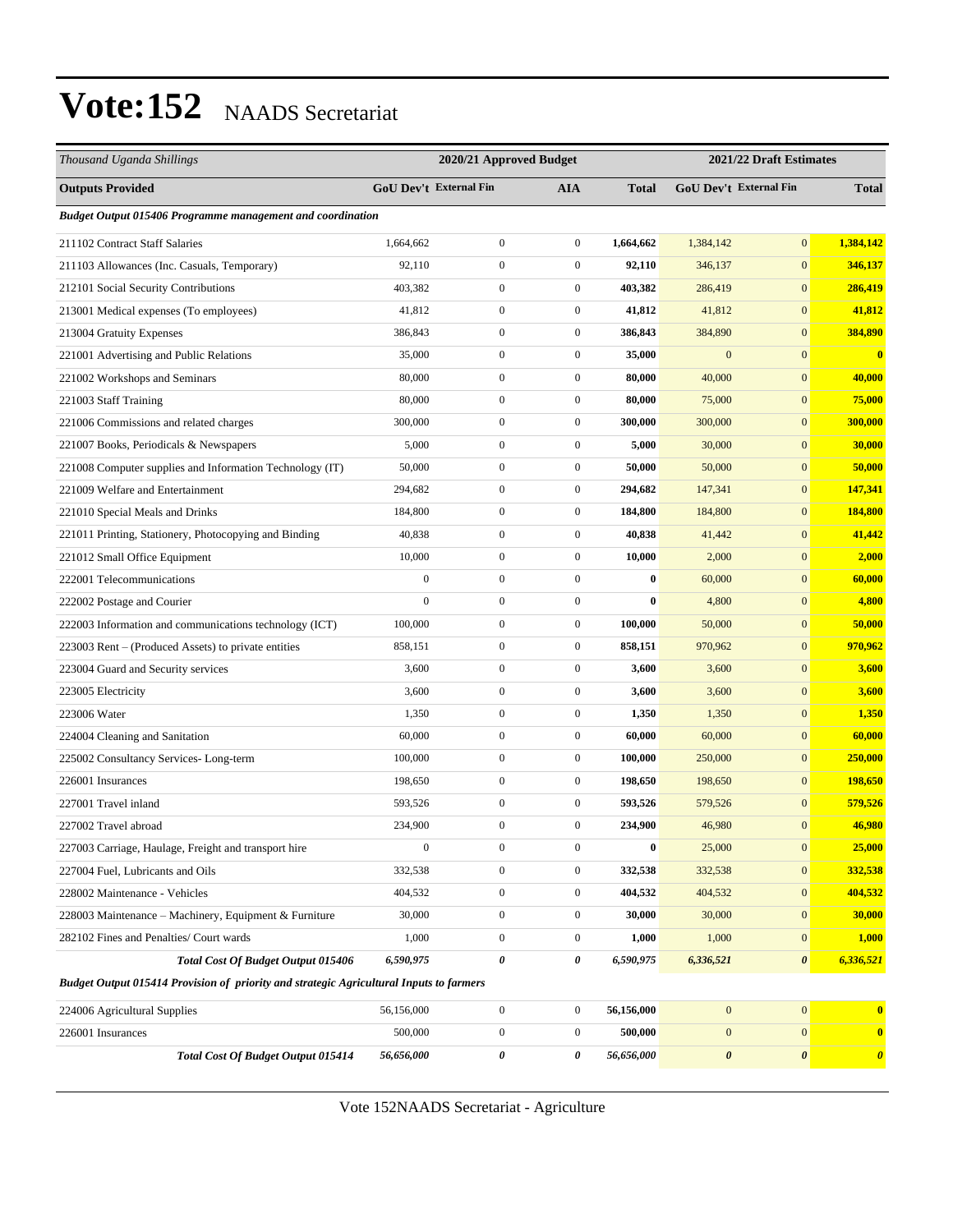| <b>Budget Output 015415 Managing distribution of agricultural inputs</b>                         |                        |                  |                  |              |                       |                        |                         |
|--------------------------------------------------------------------------------------------------|------------------------|------------------|------------------|--------------|-----------------------|------------------------|-------------------------|
| 221001 Advertising and Public Relations                                                          | 519,000                | $\boldsymbol{0}$ | $\mathbf{0}$     | 519,000      | 240,500               | $\mathbf{0}$           | 240,500                 |
| 221017 Subscriptions                                                                             | $\mathbf{0}$           | $\boldsymbol{0}$ | $\boldsymbol{0}$ | $\bf{0}$     | 10,000                | $\mathbf{0}$           | 10,000                  |
| 227001 Travel inland                                                                             | 517,080                | $\mathbf{0}$     | $\boldsymbol{0}$ | 517,080      | 352,080               | $\mathbf{0}$           | 352,080                 |
| 227003 Carriage, Haulage, Freight and transport hire                                             | 722,000                | $\boldsymbol{0}$ | $\boldsymbol{0}$ | 722,000      | $\mathbf{0}$          | $\mathbf{0}$           | $\mathbf{0}$            |
| Total Cost Of Budget Output 015415                                                               | 1,758,080              | $\theta$         | 0                | 1,758,080    | 602,580               | $\boldsymbol{\theta}$  | 602,580                 |
| Budget Output 015418 Support to upper end Agricultural Value Chains and Agribusiness Development |                        |                  |                  |              |                       |                        |                         |
| 211103 Allowances (Inc. Casuals, Temporary)                                                      | 10,000                 | $\boldsymbol{0}$ | $\mathbf{0}$     | 10,000       | $\mathbf{0}$          | $\mathbf{0}$           | $\bf{0}$                |
| 221001 Advertising and Public Relations                                                          | 50,000                 | $\boldsymbol{0}$ | $\boldsymbol{0}$ | 50,000       | 50,000                | $\mathbf{0}$           | 50,000                  |
| 221002 Workshops and Seminars                                                                    | 925,000                | $\boldsymbol{0}$ | $\boldsymbol{0}$ | 925,000      | 102,500               | $\mathbf{0}$           | 102,500                 |
| 221008 Computer supplies and Information Technology (IT)                                         | 15,000                 | $\boldsymbol{0}$ | $\boldsymbol{0}$ | 15,000       | $\mathbf{0}$          | $\mathbf{0}$           | $\mathbf{0}$            |
| 222003 Information and communications technology (ICT)                                           | 50,000                 | $\boldsymbol{0}$ | $\boldsymbol{0}$ | 50,000       | $\mathbf{0}$          | $\mathbf{0}$           | $\bf{0}$                |
| 225002 Consultancy Services-Long-term                                                            | 200,000                | $\boldsymbol{0}$ | $\boldsymbol{0}$ | 200,000      | 608,400               | $\mathbf{0}$           | 608,400                 |
| 227001 Travel inland                                                                             | 1.189.669              | $\boldsymbol{0}$ | $\boldsymbol{0}$ | 1,189,669    | 747,669               | $\mathbf{0}$           | 747,669                 |
| 227002 Travel abroad                                                                             | 108,000                | $\boldsymbol{0}$ | $\boldsymbol{0}$ | 108,000      | 20,000                | $\mathbf{0}$           | 20,000                  |
| <b>Total Cost Of Budget Output 015418</b>                                                        | 2,547,669              | 0                | 0                | 2,547,669    | 1,528,569             | $\boldsymbol{\theta}$  | 1,528,569               |
| <b>Budget Output 015422 Planning, Monitoring and Evaluation</b>                                  |                        |                  |                  |              |                       |                        |                         |
| 211103 Allowances (Inc. Casuals, Temporary)                                                      | 72,000                 | $\boldsymbol{0}$ | $\boldsymbol{0}$ | 72,000       | 72,000                | $\mathbf{0}$           | 72,000                  |
| 221002 Workshops and Seminars                                                                    | 995,500                | $\boldsymbol{0}$ | $\boldsymbol{0}$ | 995,500      | 247,750               | $\mathbf{0}$           | 247,750                 |
| 221008 Computer supplies and Information Technology (IT)                                         | 61,000                 | $\boldsymbol{0}$ | $\boldsymbol{0}$ | 61,000       | 111,000               | $\mathbf{0}$           | 111,000                 |
| 222003 Information and communications technology (ICT)                                           | 23,000                 | $\boldsymbol{0}$ | $\boldsymbol{0}$ | 23,000       | 23,000                | $\mathbf{0}$           | 23,000                  |
| 225001 Consultancy Services- Short term                                                          | 90,000                 | $\boldsymbol{0}$ | $\boldsymbol{0}$ | 90,000       | $\mathbf{0}$          | $\mathbf{0}$           | $\mathbf{0}$            |
| 225002 Consultancy Services-Long-term                                                            | 520,000                | $\boldsymbol{0}$ | $\boldsymbol{0}$ | 520,000      | 740,000               | $\mathbf{0}$           | 740,000                 |
| 227001 Travel inland                                                                             | 1,078,800              | $\boldsymbol{0}$ | $\boldsymbol{0}$ | 1,078,800    | 521,300               | $\mathbf{0}$           | 521,300                 |
| Total Cost Of Budget Output 015422                                                               | 2,840,300              | 0                | 0                | 2,840,300    | 1,715,050             | $\boldsymbol{\theta}$  | 1,715,050               |
| <b>Total Cost for Outputs Provided</b>                                                           | 70,393,024             | $\mathbf{0}$     | $\boldsymbol{0}$ | 70,393,024   | 10,182,720            | $\mathbf{0}$           | 10,182,720              |
| <b>Outputs Funded</b>                                                                            | GoU Dev't External Fin |                  | <b>AIA</b>       | <b>Total</b> |                       | GoU Dev't External Fin | <b>Total</b>            |
| <b>Budget Output 015451 Operation Wealth Creation</b>                                            |                        |                  |                  |              |                       |                        |                         |
| 263104 Transfers to other govt. Units (Current)                                                  | 19,934,281             | $\boldsymbol{0}$ | $\boldsymbol{0}$ | 19,934,281   | $\mathbf{0}$          | $\mathbf{0}$           | $\mathbf{0}$            |
| o/w Operation Wealth Creation Operations                                                         | 19,934,281             | 0                | 0                | 19,934,281   | $\boldsymbol{\theta}$ | $\boldsymbol{\theta}$  | $\mathbf{0}$            |
| Total Cost Of Budget Output 015451                                                               | 19,934,281             | $\pmb{\theta}$   | $\pmb{\theta}$   | 19,934,281   | $\pmb{\theta}$        | $\pmb{\theta}$         | $\boldsymbol{\theta}$   |
| <b>Total Cost for Outputs Funded</b>                                                             | 19,934,281             | $\mathbf{0}$     | $\boldsymbol{0}$ | 19,934,281   | $\mathbf{0}$          | $\mathbf{0}$           | $\overline{\mathbf{0}}$ |
| <b>Capital Purchases</b>                                                                         | GoU Dev't External Fin |                  | <b>AIA</b>       | <b>Total</b> |                       | GoU Dev't External Fin | <b>Total</b>            |
| <b>Budget Output 015472 Government Buildings and Service Delivery Infrastructure</b>             |                        |                  |                  |              |                       |                        |                         |
| 312101 Non-Residential Buildings                                                                 | $\boldsymbol{0}$       | $\boldsymbol{0}$ | $\mathbf{0}$     | $\bf{0}$     | 6,000,000             | $\vert 0 \vert$        | 6,000,000               |
| 312104 Other Structures                                                                          | $\boldsymbol{0}$       | $\mathbf{0}$     | $\boldsymbol{0}$ | $\bf{0}$     | 16,719,260            | $\mathbf{0}$           | 16,719,260              |
| Total Cost Of Budget Output 015472                                                               | $\pmb{\theta}$         | 0                | 0                | 0            | 22,719,260            | $\boldsymbol{\theta}$  | 22,719,260              |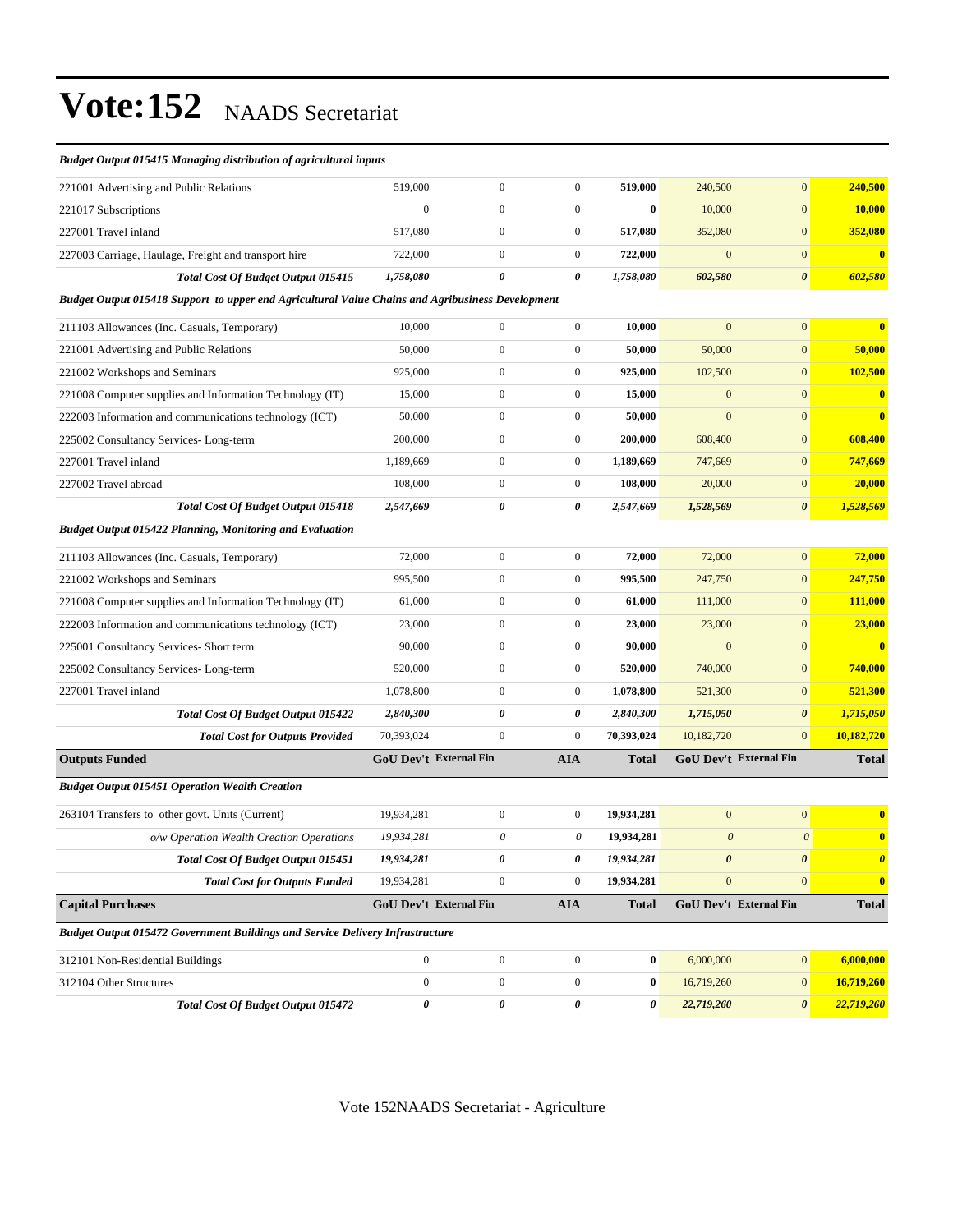| <b>Budget Output 015475 Purchase of Motor Vehicles and Other Transport Equipment</b> |             |                       |                  |             |                       |                       |                         |
|--------------------------------------------------------------------------------------|-------------|-----------------------|------------------|-------------|-----------------------|-----------------------|-------------------------|
| 312201 Transport Equipment                                                           | 1,117,200   | $\boldsymbol{0}$      | $\boldsymbol{0}$ | 1,117,200   | $\mathbf{0}$          | $\mathbf{0}$          | $\overline{\mathbf{0}}$ |
| Total Cost Of Budget Output 015475                                                   | 1,117,200   | $\pmb{\theta}$        | 0                | 1,117,200   | $\boldsymbol{\theta}$ | $\boldsymbol{\theta}$ | $\boldsymbol{\theta}$   |
| Budget Output 015476 Purchase of Office and ICT Equipment, including Software        |             |                       |                  |             |                       |                       |                         |
| 312213 ICT Equipment                                                                 | 130,600     | $\boldsymbol{0}$      | $\boldsymbol{0}$ | 130,600     | $\mathbf{0}$          | $\mathbf{0}$          | $\bf{0}$                |
| <b>Total Cost Of Budget Output 015476</b>                                            | 130,600     | $\boldsymbol{\theta}$ | 0                | 130,600     | $\boldsymbol{\theta}$ | $\boldsymbol{\theta}$ | $\boldsymbol{\theta}$   |
| <b>Budget Output 015477 Purchase of Specialised Machinery &amp; Equipment</b>        |             |                       |                  |             |                       |                       |                         |
| 281502 Feasibility Studies for Capital Works                                         | 200,000     | $\boldsymbol{0}$      | $\boldsymbol{0}$ | 200,000     | $\mathbf{0}$          | $\boldsymbol{0}$      | $\bf{0}$                |
| 281503 Engineering and Design Studies & Plans for capital<br>works                   | 204,786     | $\mathbf{0}$          | $\mathbf{0}$     | 204,786     | 700,000               | $\overline{0}$        | 700,000                 |
| 281504 Monitoring, Supervision & Appraisal of Capital work                           | 540,000     | $\boldsymbol{0}$      | $\mathbf{0}$     | 540,000     | 470,000               | $\mathbf{0}$          | 470,000                 |
| 312101 Non-Residential Buildings                                                     | 7,000,000   | $\mathbf{0}$          | $\mathbf{0}$     | 7,000,000   | $\Omega$              | $\overline{0}$        | $\overline{\mathbf{0}}$ |
| 312202 Machinery and Equipment                                                       | 39,850,000  | $\boldsymbol{0}$      | $\boldsymbol{0}$ | 39,850,000  | 18,262,477            | $\boldsymbol{0}$      | 18,262,477              |
| Total Cost Of Budget Output 015477                                                   | 47,794,786  | 0                     | 0                | 47,794,786  | 19,432,477            | $\boldsymbol{\theta}$ | 19,432,477              |
| Budget Output 015478 Purchase of Office and Residential Furniture and Fittings       |             |                       |                  |             |                       |                       |                         |
| 312203 Furniture & Fixtures                                                          | 50,000      | $\boldsymbol{0}$      | $\mathbf{0}$     | 50,000      | $\mathbf{0}$          | $\mathbf{0}$          | $\bf{0}$                |
| <b>Total Cost Of Budget Output 015478</b>                                            | 50,000      | 0                     | 0                | 50,000      | $\boldsymbol{\theta}$ | $\pmb{\theta}$        | $\boldsymbol{\theta}$   |
| <b>Budget Output 015480 Agri-Led Strategic Interventions</b>                         |             |                       |                  |             |                       |                       |                         |
| 281503 Engineering and Design Studies & Plans for capital<br>works                   | 250,000     | $\boldsymbol{0}$      | $\boldsymbol{0}$ | 250,000     | $\overline{0}$        | $\mathbf{0}$          | $\bf{0}$                |
| 281504 Monitoring, Supervision & Appraisal of Capital work                           | 130,000     | $\boldsymbol{0}$      | $\mathbf{0}$     | 130,000     | $\mathbf{0}$          | $\mathbf{0}$          | $\bf{0}$                |
| 312101 Non-Residential Buildings                                                     | 3,200,000   | $\boldsymbol{0}$      | $\boldsymbol{0}$ | 3,200,000   | $\mathbf{0}$          | $\overline{0}$        | $\bf{0}$                |
| 312104 Other Structures                                                              | 4,300,000   | $\mathbf{0}$          | $\mathbf{0}$     | 4,300,000   | $\mathbf{0}$          | $\overline{0}$        | $\bf{0}$                |
| 312201 Transport Equipment                                                           | 400,000     | $\boldsymbol{0}$      | $\mathbf{0}$     | 400.000     | $\mathbf{0}$          | $\overline{0}$        | $\bf{0}$                |
| 312202 Machinery and Equipment                                                       | 150,000     | $\boldsymbol{0}$      | $\mathbf{0}$     | 150,000     | $\mathbf{0}$          | $\overline{0}$        | $\bf{0}$                |
| 312203 Furniture & Fixtures                                                          | 50,000      | $\mathbf{0}$          | $\mathbf{0}$     | 50,000      | $\mathbf{0}$          | $\overline{0}$        | $\bf{0}$                |
| 314201 Materials and supplies                                                        | 600,000     | $\boldsymbol{0}$      | $\boldsymbol{0}$ | 600,000     | $\Omega$              | $\overline{0}$        | $\bf{0}$                |
| Total Cost Of Budget Output 015480                                                   | 9,080,000   | $\pmb{\theta}$        | 0                | 9,080,000   | $\boldsymbol{\theta}$ | $\boldsymbol{\theta}$ | $\boldsymbol{\theta}$   |
| <b>Total Cost for Capital Purchases</b>                                              | 58,172,586  | $\boldsymbol{0}$      | $\mathbf{0}$     | 58,172,586  | 42,151,737            | $\overline{0}$        | 42,151,737              |
| <b>Total Cost for Project: 0903</b>                                                  | 148,499,892 | $\boldsymbol{0}$      | $\boldsymbol{0}$ | 148,499,892 | 52,334,457            | $\mathbf{0}$          | 52,334,457              |
| <b>Total Excluding Arrears</b>                                                       | 148,499,892 | $\boldsymbol{0}$      | $\mathbf{0}$     | 148,499,892 | 52,334,457            | $\overline{0}$        | 52,334,457              |
|                                                                                      |             |                       |                  |             |                       |                       |                         |